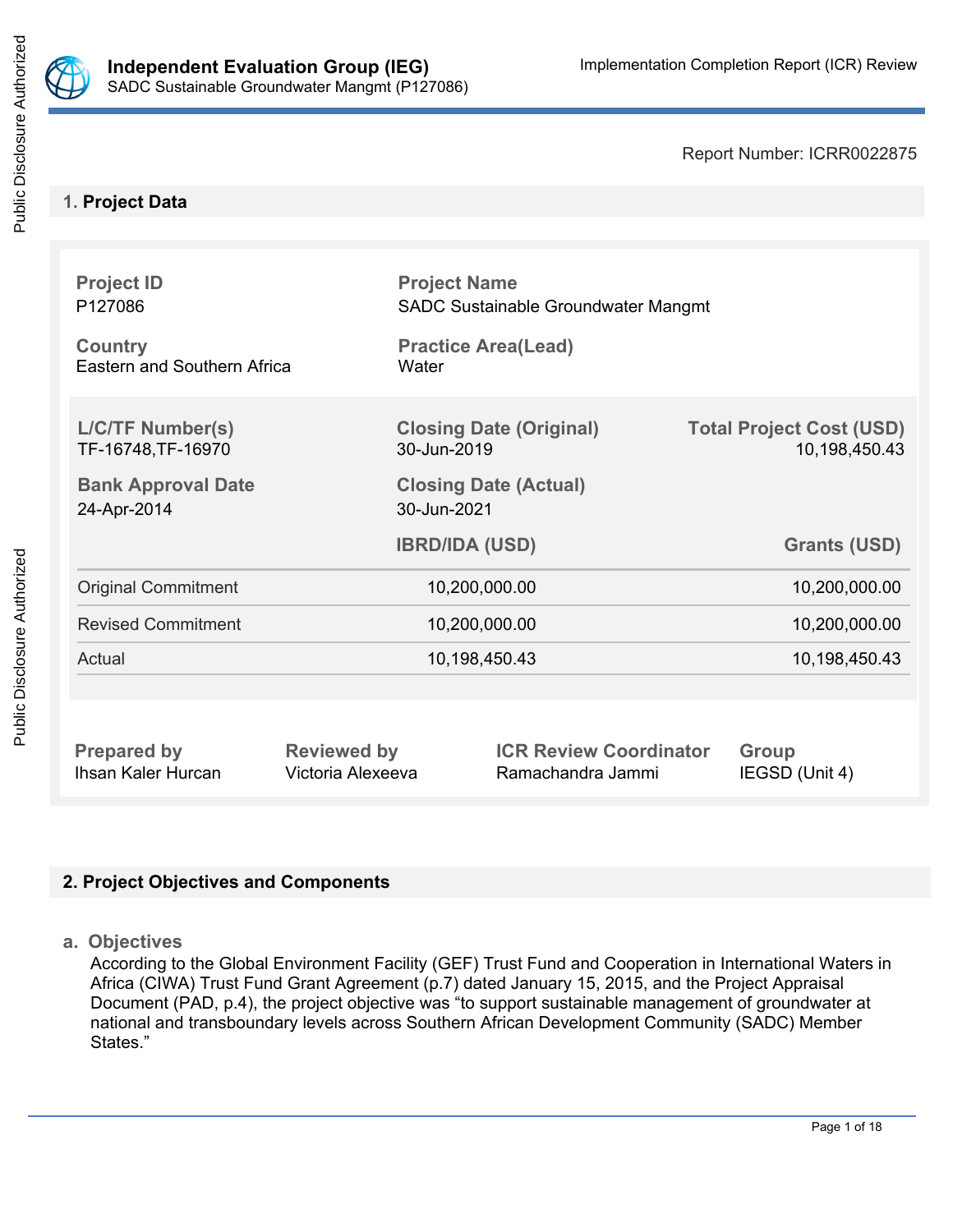

SADC is an inter-governmental organization established in 1980. SADC's main objectives are to achieve development, peace and security, and economic growth, to alleviate poverty, enhance the standard and quality of life of the peoples of Southern Africa, and support the socially disadvantaged through regional integration, built on democratic principles and equitable and sustainable development. The inter-governmental organization also aims at fostering cooperation and mutual benefit from shared waters among its 16 member states—Angola, Botswana, Comoros, Democratic Republic of Congo, Eswatini, Lesotho, Madagascar, Malawi, Mauritius, Mozambique, Namibia, Seychelles, South Africa, Tanzania, Zambia, and Zimbabwe.

- **b. Were the project objectives/key associated outcome targets revised during implementation?** No
- **c. Will a split evaluation be undertaken?** No

#### **d. Components**

According to the grant agreement (p.7), the project consisted of four components:

**A. Operationalizing the SADC Groundwater Management Institute (GMI).** *(Appraisal cost: US\$2.80 million; revised cost at the first restructuring: US\$3.70 million; actual cost: US\$3.70 million)*

This component included five activities: (a) Strengthening coordination and administration functions of the GMI; (b) raising awareness, knowledge management and communication to inform, engage, and maintain dialogue with key stakeholders in member states; (c) facilitating the establishment of national level partnerships and ownership of the project through the provision of subgrants to selected focal points in member states; (d) building the capacity for groundwater management at the regional level through the provision of training to technical underground practitioners, students and decision makers in member states; and (e) mobilizing funding, developing and implementing a plan for sustainable development of the GMI as a regional center of excellence.

**B. Strengthening Institutional Capacity for the Sustainable Management of Groundwater in SADC.**  *(Appraisal cost: US\$1.50 million; revised cost at the first restructuring: US\$1.60 million; actual cost: US\$1.60 million)*

This component included five activities: (a) Analysis of legal, policy, and regulatory framework to identify and address gaps in groundwater management both at the SADC regional and member states level; (b) strengthening the compliance and advocacy of groundwater governance; (c) developing guidelines, standards and related management tools; (d) strengthening the capacity for groundwater monitoring and data management; and (e) facilitating transboundary cooperation to enhance integration and harmonization on groundwater management across the SADC region.

**C. Advancing Knowledge on Transboundary and National Groundwater.** *(Appraisal cost: US\$3.00 million; revised cost at the first restructuring: US\$1.90 million; actual cost: US\$1.90 million)*

This component included three activities: (a) Facilitating transboundary aquifer management through the cooperation of member states and regional basin organizations in data collection and sharing, and joint management of groundwater issues; (b) facilitating research on groundwater challenges to enable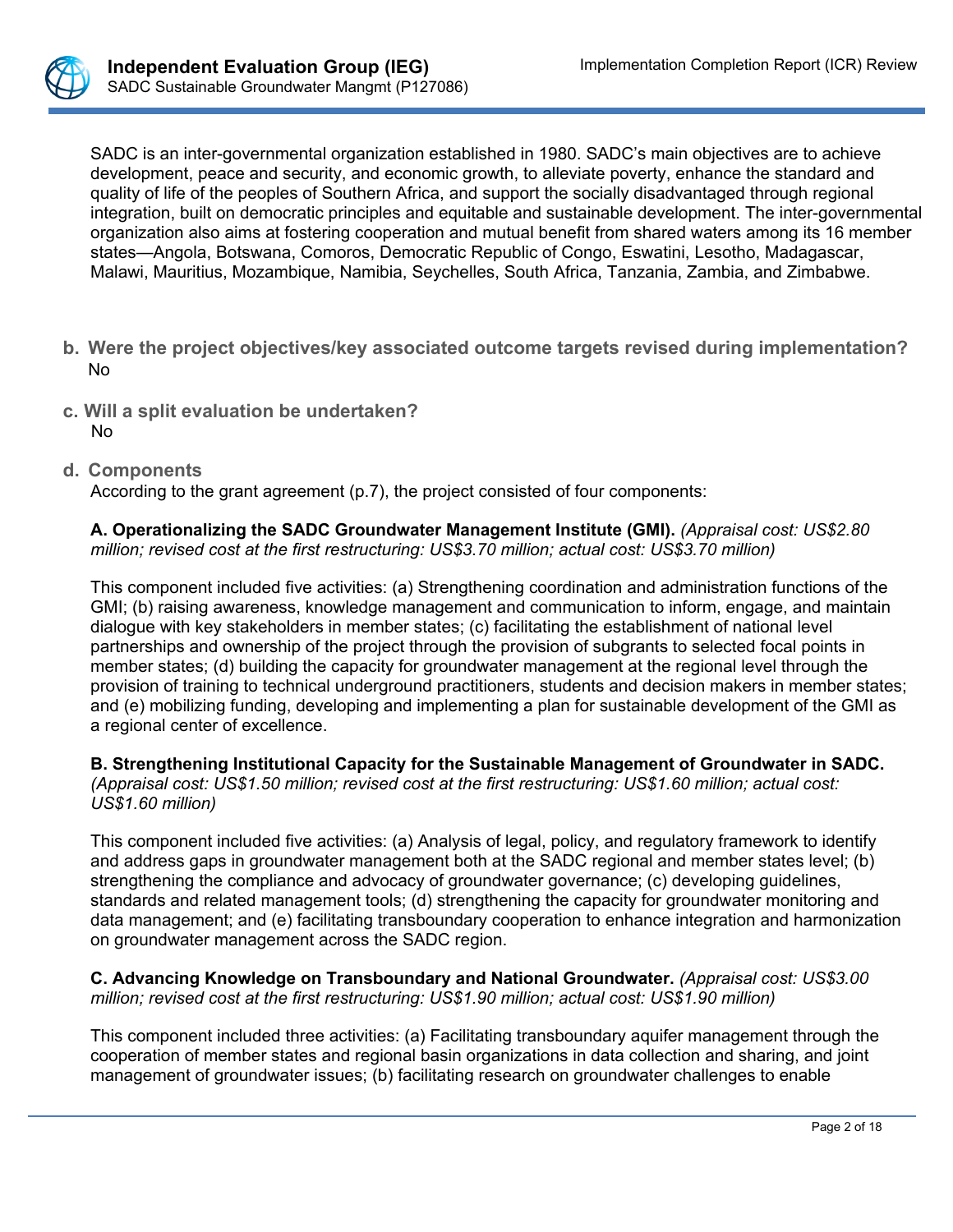

information exchange on findings and implementation of solutions, and (c) facilitating information and communication technologies for knowledge sharing platforms.

**D. Promoting Groundwater Infrastructure Management and Development.** *(Appraisal cost: US\$2.90 million; revised cost at the first restructuring: US\$3.00 million; actual cost: US\$3.00 million)*

This component included four activities: (a) carrying out a program of activities to develop infrastructure design for improved groundwater management; (b) carrying out a program of activities to develop and disseminate manuals for groundwater infrastructure development; (c) strengthening the capacity for impact monitoring and evaluation, progress, trouble-shooting and reporting of results related to groundwater infrastructure; and (d) developing partnerships and mobilizing funding for groundwater infrastructure development.

**e. Comments on Project Cost, Financing, Borrower Contribution, and Dates Project Cost:** The total project cost was originally estimated at US\$10.20 million. On June 30, 2021, the project closed with a total cost of US\$10.20 million.

**Financing:** At appraisal, the Global Environment Facility (GEF) grant was estimated at US\$8.20 million, and the Cooperation in International Waters in Africa Trust Fund (CIWA) grant at US\$2.00 million. The project fully disbursed the funds.

**Borrower's contribution:** At appraisal, no borrower's contribution was estimated, and none materialized at project closing.

**Restructurings:** There were two project restructurings:

- **First Restructuring (Level 2 February 1, 2019):** The project closing date was extended by 18 months from June 30, 2019 to December 31, 2020 to allow time for the completion of the project activities that were delayed during the first two years of project implementation because of the slow progress of administrative processes for the establishment of the GMI as a not-for-profit company hosted by the University of Free State in South Africa (UFS). Funds were allocated between components according to the priorities, especially regarding the operationalization of the GMI (see revised project costs under each component above). The ICR (p.6) states that one intermediate indicator was dropped at this restructuring, but the restructuring paper does not report on this (Restructuring Paper, Report No.: RES28614). The target values of two other intermediate indicators were revised down (see section 9.b M&E Implementation)
- **Second Restructuring (Level 2 November 24, 2020):** The project closing date was further extended by six months from December 31, 2020 to June 30, 2021 to compensate for the delays caused by the onset of the COVID-19 pandemic.

**Dates:** The project was approved on April 24, 2014. The Grant Agreement was signed on January 15, 2015 and the project became effective on June 30, 2015. The Mid-Term Review was conducted in March 2019. The original closing date was June 30, 2019. It was extended by two years, and the project closed on June 30, 2021. The reasons for closing date extensions were outlined in the project restructuring entries above.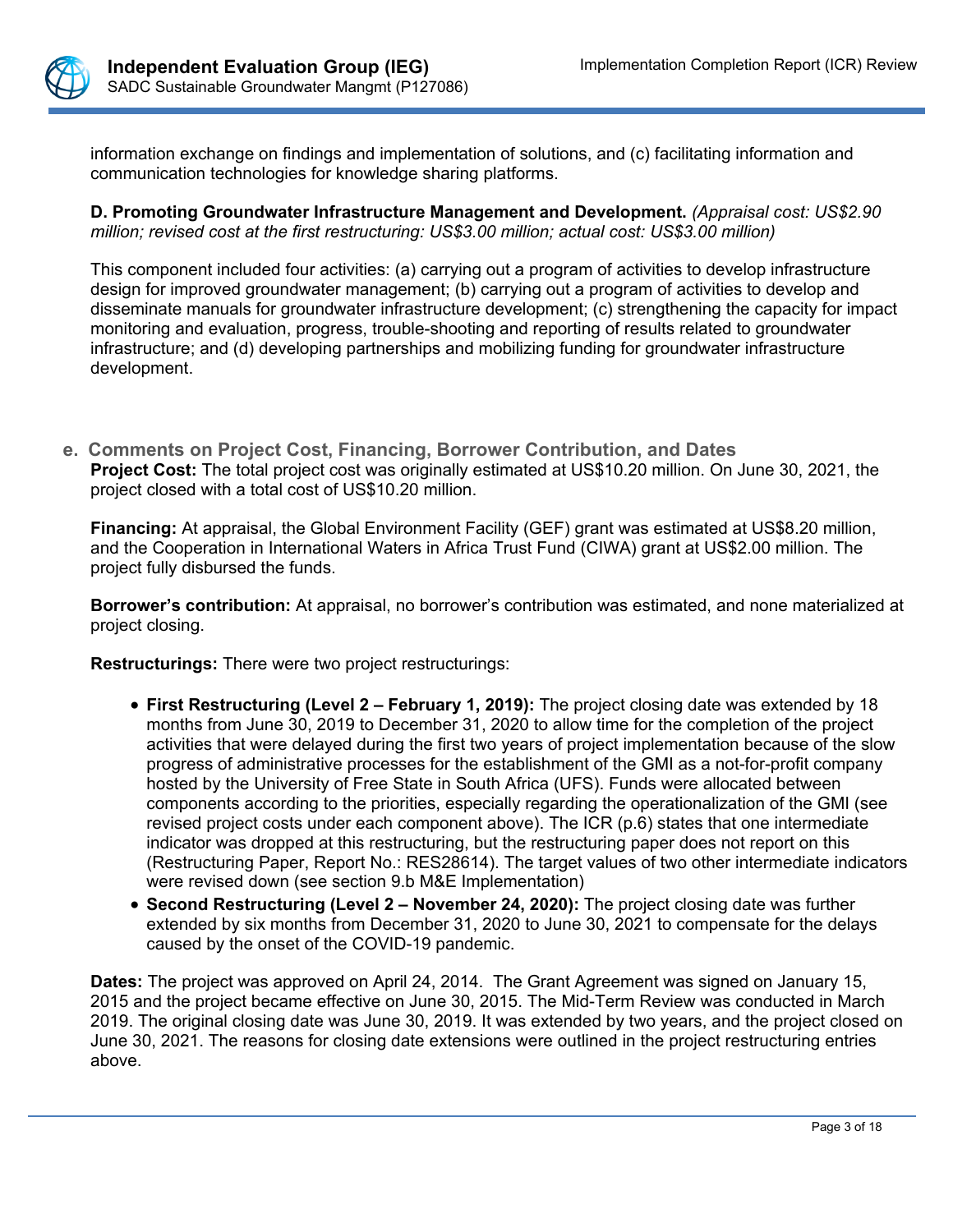

#### **3. Relevance of Objectives**

#### **Rationale**

The project objective was relevant to the regional context in southern Africa. Around 250 million people depend on water, including groundwater, that is shared between multiple states in the SADC region. Sustainable management of groundwater is vital for the well-beings of the population, industrial production, and commercial activities. The project and its objective are aligned with the priorities set in the SADC Regional Strategic Action Plans (RSAPs) on Integrated Water Resources Development and Management Phase IV (2016 -2020). It corresponds to Sub-Program 6.2: Groundwater Development and Management that aims the institutionalization of GMI, strengthening institutional capacity in the SADC member states, advancing knowledge on transboundary and national groundwater management, and promoting groundwater infrastructure management and development.

The project objective was aligned with the World Bank's strategy as defined in the Africa Regional Integration Strategy Update, Fiscal Years 2021-2023. The project sought to address the development problem of insufficient transboundary and national cooperation for sustainable management for groundwater to enhance water security in the region. The project was to address this problem through technical assistance to GMI and national governments with the goal of strengthening their institutional and technical capacities in groundwater management. These objectives correspond to Focus Area 4, "Transboundary water and natural resource management," under the "Strategic Pillar 4: Reinforcing Resilience" of the World Bank's Africa Regional Integration Strategy.

The project objective was aligned with the focal areas of GEF and CIWA. The project supported the GEF-5 focal area's two objectives: to catalyze multi-state cooperation in balancing conflicting water uses in transboundary surface and groundwater basins while considering climactic variability, and to support foundational capacity building, portfolio learning, and targeted research needs for joint, ecosystem-based management of transboundary water systems. The project also supported the CIWA objective to strengthen cooperative management and the development of international water resources.

The 2000 Revised SADC Protocol considers groundwater as a part of watercourses faced with management issues of control of abstraction, pollution control, protection of recharge area, and shared management. However, surface water priorities often supersede the operationalization of commitments to groundwater. To support SADC and the member states in groundwater management, the World Bank first implemented the SADC Groundwater and Drought Management Project. That project supported the establishment of GMI by the SADC council, the preparation of its first business plan, and the initial registration of GMI as a non-for-profit company in South Africa. The project under this review is a follow-on project that aimed at further supporting GMI to become a fully operationalized entity as a subsidiary of SADC hosted by the University of Free State, which were expected to lead transboundary and national coordination of groundwater management in the SADC region. While the project objective was more challenging, it was overly ambitious for a technical assistance project that primarily targeted the operationalization of GMI and some capacity strengthening to address the issues related to sustainable management of groundwater at the transboundary and national levels in the SADC region. Sustainability aspect of the project objective or how it would be achieved was not clearly defined.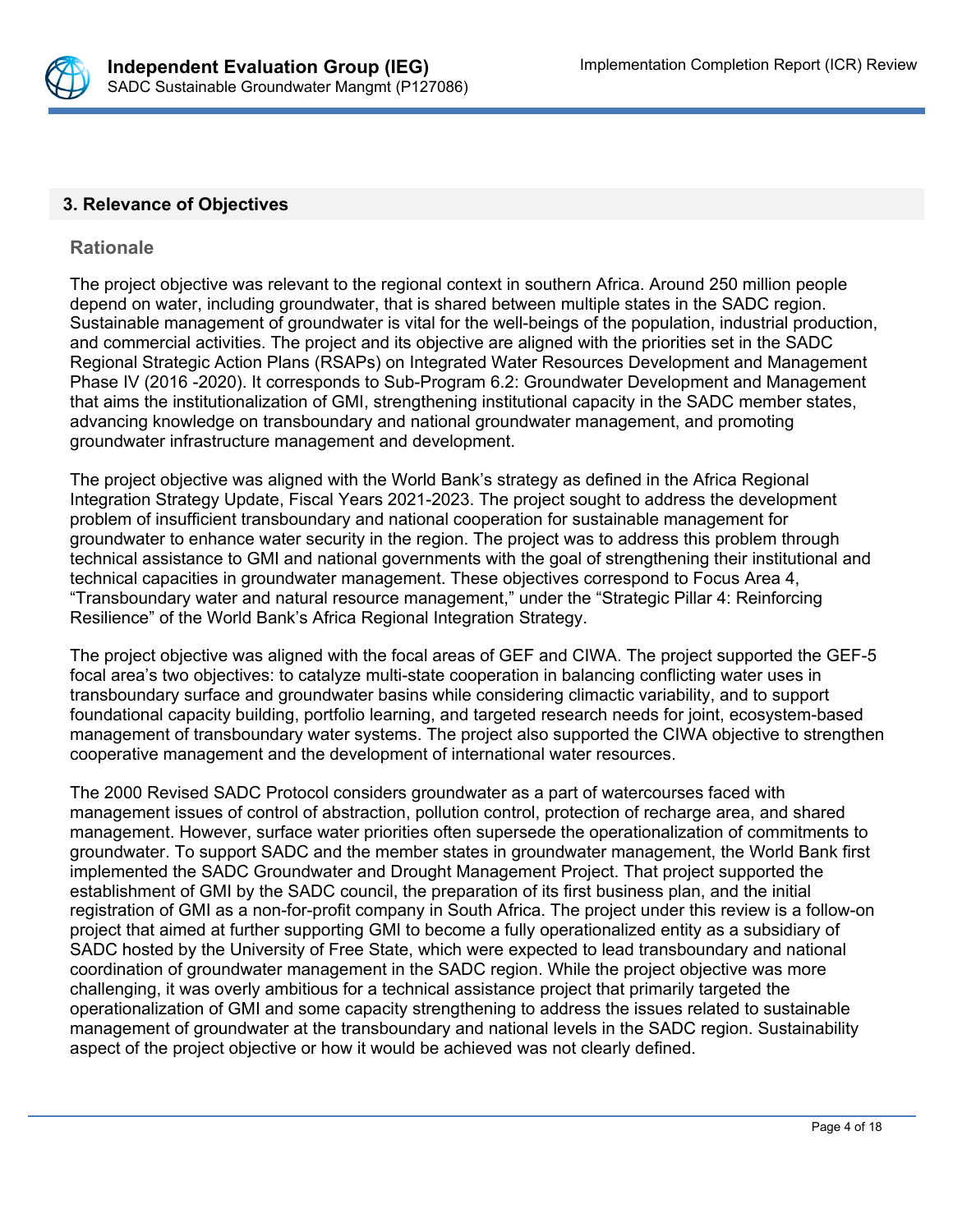

Overall, the relevance of the objective is rated Substantial.

#### **Rating**

**Substantial** 

# **4. Achievement of Objectives (Efficacy)**

# **OBJECTIVE 1**

#### **Objective** To support sustainable management of groundwater at national and transboundary levels across SADC Member States.

#### **Rationale Theory of Change**

The project's theory of change (ToC) indicates that the project's inputs, i.e., grants, were to be used under four components to finance the provision of (i) consultant services and technical assistance; (ii) goods, equipment and non-consulting services, including equipment for purposes such as monitoring, mapping, computers, vehicles and office equipment; (iii) works; (iv) operating costs, (v) training and capacity building; (vi) audits; and (vii) sub-grants for limited pilot investments. According to the ToC presented in the ICR (p.3), these activities were to be expected to result in the following four groups of outputs:

- MoU between the SADC and the University of the Free State (UFS) is signed to host GMI at UFS; GMI provides seminar and workshop activities and training for groundwater practitioners; GMI meets member states' demands in groundwater management; and funds and revenues are secured to sustain the operation of GMI.
- Groundwater national focal points are established; interns are seconded with the regional internship program at GMI; guideline notes on policy and legislation for transboundary and national aquifers are developed; Transboundary Diagnostics and Joint Strategic Plans are developed; and training activities are implemented for the strengthening of legal policy and institutions for groundwater management.
- Advanced scientific studies on groundwater are completed; operational support manuals for groundwater infrastructure development are developed; documents on financing of construction and maintenance of groundwater infrastructures are produced; trainings activities on groundwater data collection, management and sharing are implemented.
- Sub-grant pilot groundwater management projects are completed at SADC member states; and training activities on infrastructure solutions are implemented.

These outputs would be expected to lead to the four main outcomes defined in the ToC:

Outcome 1: GMI is developed into a regionally recognized center of excellence (Group A outputs).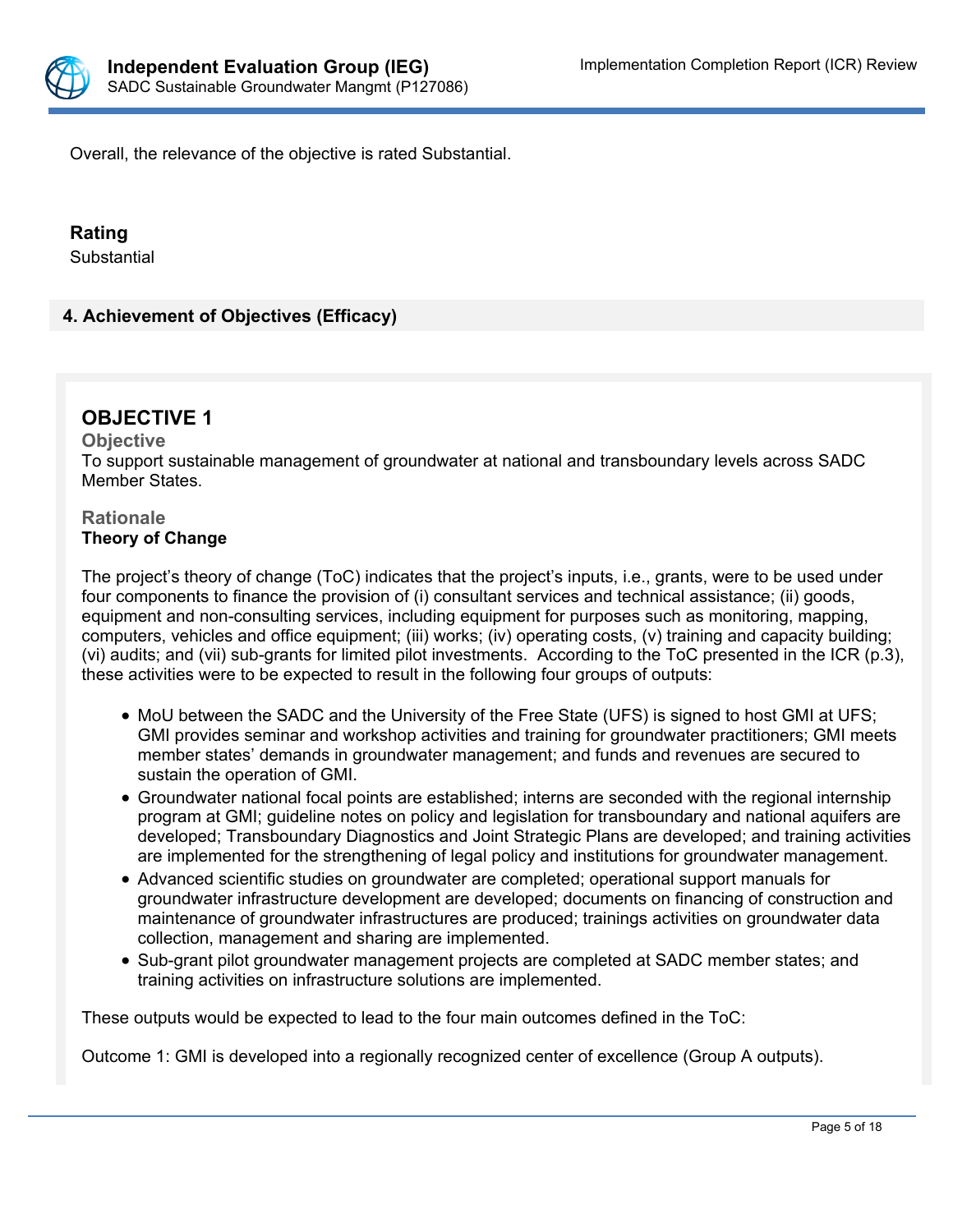

Outcome 2: Transboundary and national institutions are strengthened to improve regional cooperation (Group B outputs).

Outcome 3: Capacity for sustainable transboundary and national groundwater management in the ministries and departments responsible for groundwater in SADC member states is enhanced (Group C outputs).

Outcome 4: Infrastructure solutions for development and management of groundwater resources are demonstrated and promoted (Group D outputs)

These outcomes were expected to contribute to the achievement of the project objective of sustainable management of groundwater at national and transboundary levels across SAC member states.

Overall, the causal pathways from inputs to expected results were broadly valid and direct. The outcomes achieved could be broadly attributed to the project's intervention. However, the link between the expected outcomes and how they would contribute to the sustainable management of groundwater is not clear. The expected outcomes are the operationalization of GMI, some capacity strengthening at the national level in groundwater management, and demonstration of infrastructure solutions. It is not clear how these outcomes would lead to the sustainable management of groundwater in the regions and to what extent such sustainable management of groundwater could be attributable to the project's intervention. Since the indicators in the result framework do not capture the outcomes relevant to the sustainable management of groundwater, they are insufficient to test these links in the ToC.

#### **Outputs**

Following indicators measured the achievement of the project outputs.

- **MoU Signed between SADC Secretariat and the University of the Free State.** Hosting agreement was signed in May 2017.
- **GMI obtains Subsidiarity Status of SADC.** The subsidiary status of GMI was approved at the 38th SADC Summit in August 2018, but the subsidiary status could only be obtained in August 2020. The target was to obtain the subsidiary status in 2017.
- **Number of manuals produced which provide operational support for groundwater infrastructure development.** The project financed the production of the following guidelines as planned: (a) O&M Manual for GW Infrastructure; (b) Guideline on Preparation of ESS Close-out Reports; (c) GMI ESS Reporting Protocols for Small Grant Infrastructure Projects; (d) Simplified ESMP template; and (e) Training Manual & Guidelines for Preparation of GW project proposals.
- **Number of guideline notes on policy and legislation for transboundary and national aquifers developed and disseminated.** The target was 10. The project developed and disseminated 16 guideline notes, such as groundwater data collection and management framework, guidelines on groundwater infrastructure O&M, policy development, strategic finance, establishment of national focal points, and integration of national databases (ICR, p.30).
- **Improved strategic analyses conducted and knowledge products developed.** Following four reports were prepares as planned: SADC Drought Risk Assessment, Big Data Analytics, Groundwater Assessment and Malawi Deep Aquifer Study.
- **Number of research studies completed on groundwater management challenges selected by SADC Member States.** The following seven studies were completed surpassing the target of nine: 1. Groundwater Data Collection and Management; 2. Groundwater Infrastructure Operation and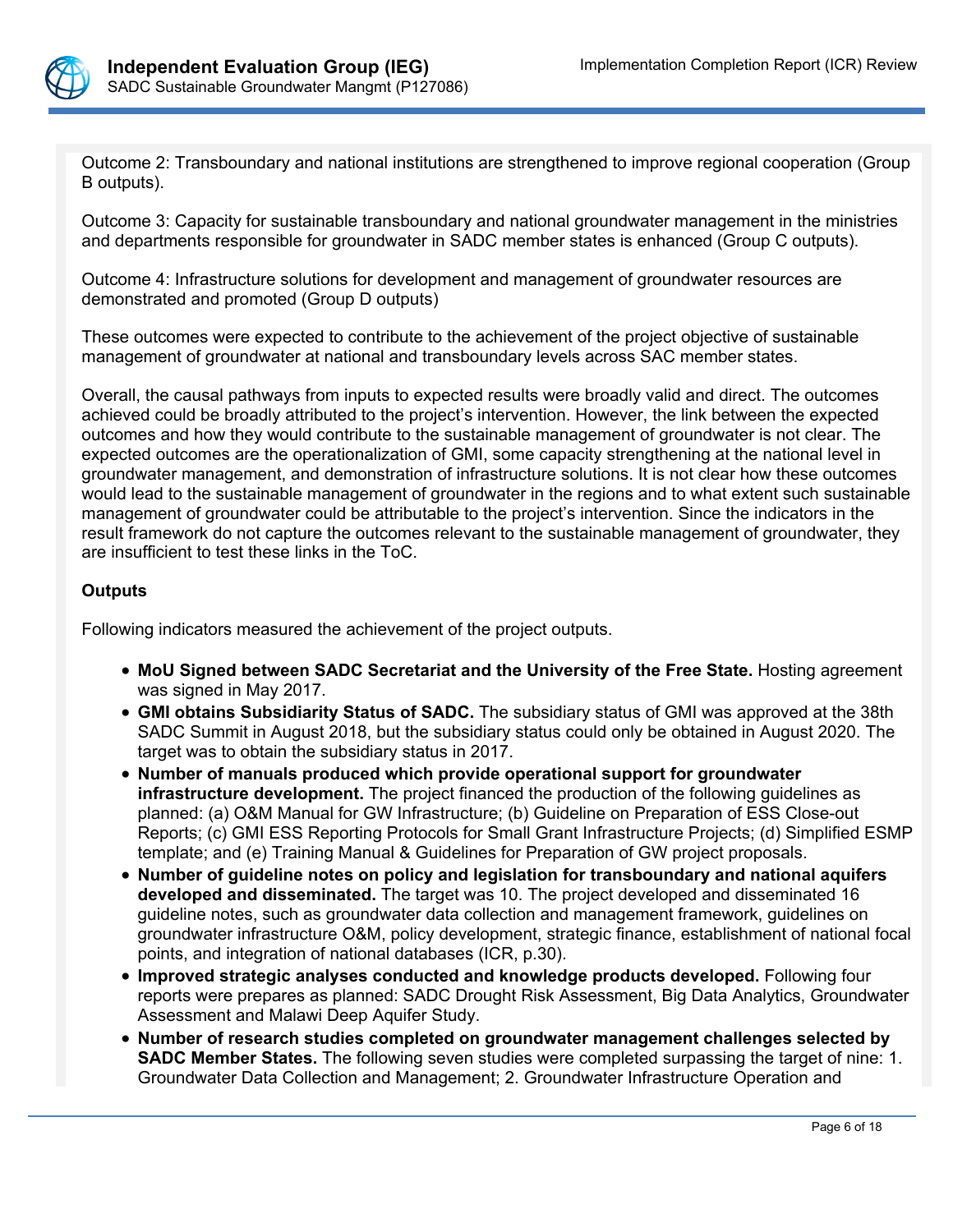

Maintenance; 3. Groundwater Resilience; 4. Conjunctive Water Management Report; 5. Regional Gap Analysis and Action for Policy, Legal and Institutional Development for Groundwater Management in the SADC Member States; 6. Sixteen National Gap Analyses & Action Plans for Policy, Legal and Institutional Development for Groundwater Management in the SADC Member States; 7. Prioritization of groundwater priority intervention areas; 8. Updating groundwater drought risk and population vulnerability map; and 9. Hydrogeology of the Eastern Karoo Transboundary Aquifer report.

- **Advanced scientific knowledge enabling sustainable transboundary groundwater management among SADC Member States.** Six transboundary aquifer scientific studies were completed against the target of four: Shire, Eastern Kalahari, Tuli Karoo, Ramotswa, Stampriet, and Khakea transboundary aquifers.
- **Number of joint activities conducted with international groundwater organizations.** Twenty-one activities were implemented with other organizations, such as conferences, meetings, trainings, and exchange visits. Thirteen memoranda of understanding were concluded with various national and international organizations. The target was to conduct 25 activities. (ICR, pp.24-25)
- **Number of people received training dedicated to groundwater data collection, management and sharing.** Two-hundred and ninety-three people from member states and river basin organizations were trained on review and validation of data gap analyses reports, QGIS, groundwater modelling, and data collection, processing and storage under the groundwater information portal, groundwater literature archive and datacom projects. The target was 120 people.
- **Number of people receiving training in infrastructure solutions in priority areas of Member States.** A total of 354 people received training against the target of 180. The breakdown is as follows: (a) 80 trainees from miscellaneous training workshops; (b) 23 trainees from the training on proposal writing; (c) 40 trainees from O&M of groundwater infrastructure training; (d) 30 participants from the Chimbiya Village Water Management Committee in Malawi training; (e) 45 participants from the Whunga and Dite community garden livelihood projects in Zimbabwe; (f) 10 Mochocolate Village Water Committee members from Mozambique; and (g) 126 from the training on project proposal development.
- **Number of trainings dedicated to providing guidance to stakeholders on identifying solutions for strengthening legal, policy, and regulatory tools.** Ten trainings were conducted as planned: 1. International Water Law and Gender (100 participants from 12 Member States); 2. Droit international de l'eau et les instruments des Nations Unies, y compris des articles sur les eaux souterraines (5 participants from DRC); 3. A lei internacional sobre a água e os instrumentos das Nações Unidas incluindo artigos sobre as águas subterrâneas (6 participants from Mozambique); 4. Training on Negotiation skills in transboundary surface and ground water resources management (3 participants from Tanzania sponsored by GMI); 5. Two validation workshops on National and Regional Gap Analyses; 6. Workshop in Dodoma, Tanzania on Roadmap development; 7. Workshop in Dodoma for validation and adoption of Roadmap; 8. All Stakeholders' Meeting for the Development of the Kingdom of Eswatini Roadmap; 9. SADC WRTC training and advocacy workshop on PLI products.
- **Percent of participants satisfied with seminars and workshops conducted on knowledge transfer with 'excellent' outcome.** The level of satisfaction was 78 percent, slightly lower than the target of 80 percent. It was measured through questionnaires at the end of each training event.
- **Percent of trained groundwater practitioners who deemed training and manuals satisfactory.** Similar to the previous indicator, the level of satisfaction was 78 percent, slightly lower than the target of 80 percent. It was measured through questionnaires at the end of each training event.
- **Number of people learning applied skills from demonstration/pilot groundwater infrastructures.** A total of 65 people were trained consisting of 33 people from sub-Grantees and Member States, 23 from the training on proposals and 9 from a telemetry installation training. The target was 60.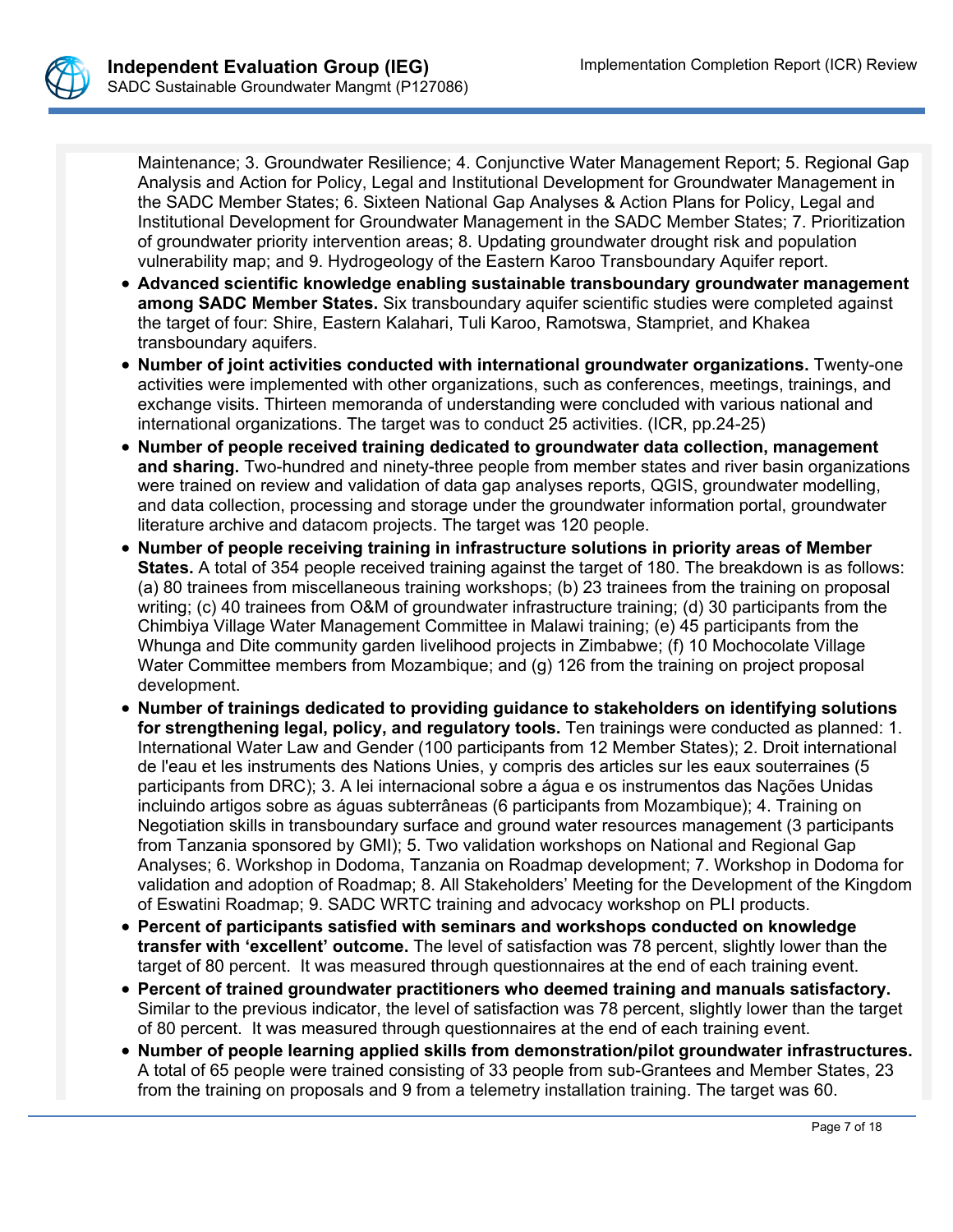

- **Number of Interns seconded with the regional internship program at GMI.** A total of 65 people attended internships in the SADC Data Collection and Management project, SADC-GIP and SADC-GLA projects. The target was 45.
- **Financial resources sought and secured for long-term sustainability and/or expansion of operations.** Additional financial resources amounting to about \$9Million secured from the new CIWA project starting in 2021. A grant of about \$310k was received from JRS Biodiversity Foundation to implement a biodiversity project in Khakea/Bray TBA. The balance of the actual funds raised was sourced from conferences, trainings as well as rendering professional services to other institutions such as GIZ, UNESCO-IHP and IWMI. An additional grant amounting to \$5Million from GEF is under preparation.
- **Sub-grant Manual Implemented.** The manual was implemented starting from 2017 and reviewed and updated in 2020.
- **Number of visitors to SADC GMI website.** The target was 20,000 visitors annually by project closing. The actual number of visitors at project closing was 241,430.

#### **Outcomes**

Following indicators capture the achievement of outcomes:

- **Transboundary institution strengthened to improve regional cooperation.** The project outputs resulted in the SADC Groundwater Management Institute (GMI) becoming a fully operational entity and fulfilling its role as an interlocutor and regional integration contributor in managing groundwater. Its financial plan is being implemented. Transboundary cooperation is further improved through the singing of MoUs between GMI and five river basin organizations. The GMI engages with these river basin organizations through groundwater technical committees and provision of technical assistance on transboundary aquifers, training and capacity building. However, currently GMI implements activities only in five transboundary aquifers out of 30. This is a limited achievement for the project implemented in eight years.
- **Development of the GMI to a recognized center of excellence.** GMI supports the implementation of the regional groundwater strategy, facilitates the meetings of the SADC Subcommittee on hydrogeology, develops research programs, manages and disseminates knowledge about groundwater raising awareness, and engages and maintains dialogue with key stakeholders (ICR, p.8). The institute has the tools to fulfill its role. It disseminates information through SADC Groundwater Information Portal and SADC Grey Literature Archive developed under the project. Direct linkages have been established between GMI and the SADC member states that facilitate the sharing of best management practices and tailored solutions to the local conditions in groundwater management. The ICR (p.8) reports that GMU satisfactorily fulfilled 94 percent of requests from member states and stakeholders compared to the target of 80 percent, but it is not clear how this achievement was measured.
- **Enhanced capacity for sustainable transboundary and national groundwater management in the Ministries and departments responsible for groundwater in SADC Member States.** The project outputs achieved through training, information sharing, development of studies and guidelines, implementation of pilot projects, preparation of action plans for each of the 16 SADC member states should be expected to have a positive impact on enhancing the capacity at the national authorities responsible for groundwater. According to the ICR (p.9), GMI conducted "a capacity needs assessment for groundwater management in the member states to assess the priorities for capacity strengthening to ensure that interventions are demand driven. Based on the data, the ICR reports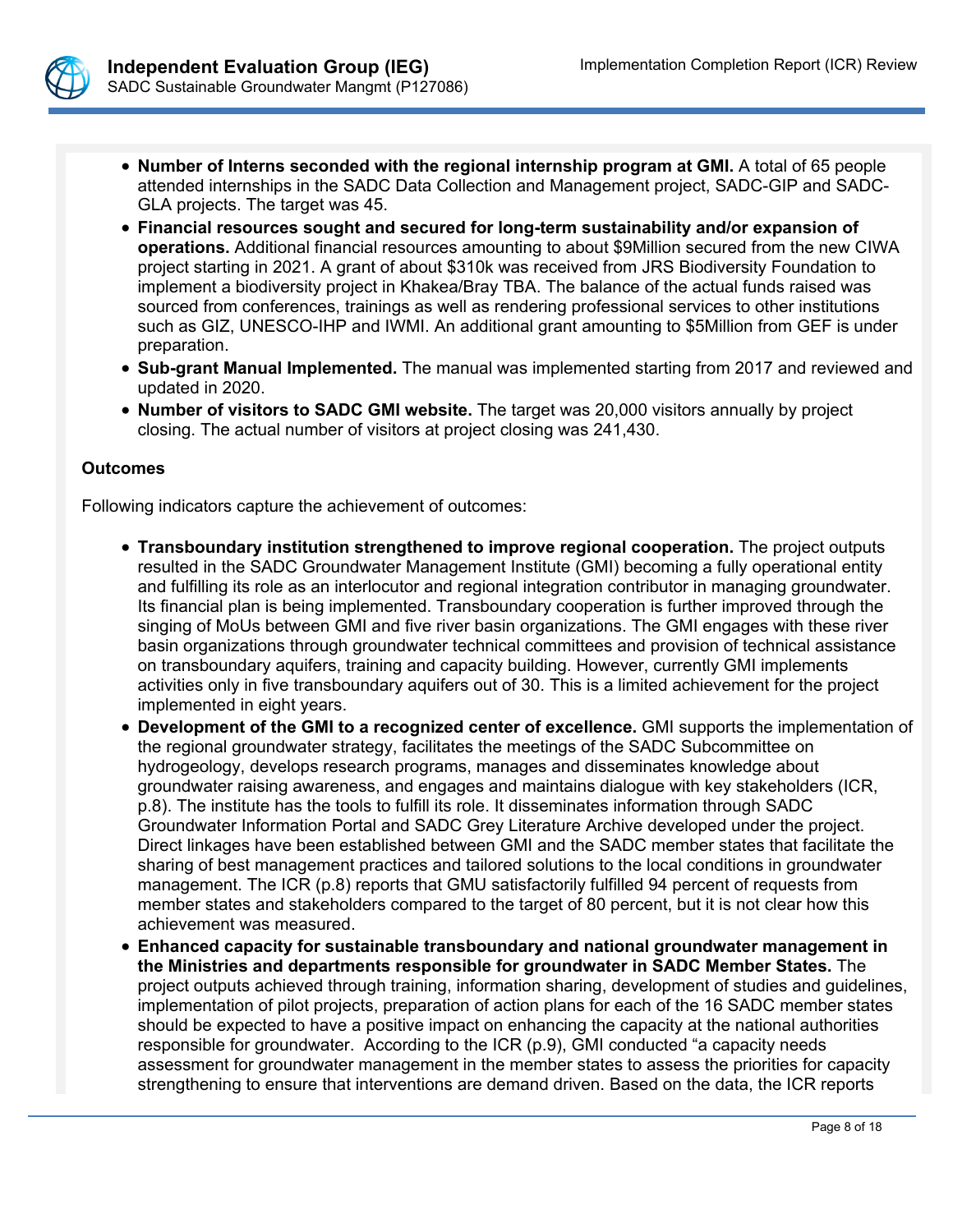

(p.21) that the capacity needs of national ministries and departments were met by 81 percent against the target of 70 percent. But the ICR does not report what those capacity needs were, how they were met, and how they led to enhanced capacity.

- **Percentage of time on demand technical assistance requests from SADC Member States met.**  According to the annual feedback of the member states, 83.40 percent of technical assistance requests were met. The target was 80 percent.
- **Strengthened transboundary institutions with improved analytic tools, knowledge products, data, forecasting, and/or capacity for improved water and climate risk management.** Five RBOs were strengthened in various ways, viz LIMCOM, ZAMCOM, ORASECOM, OKACOM and CUVECOM, which include training on specific topics, technical assistance on undertaking groundwater initiatives, knowledge transfer in Groundwater Committees, support in undertaking groundwater assessments and preparing groundwater strategies. However, the evidence is insufficient how these achievements led to a capacity increase at the transboundary institutions, if any.
- **Number of people directly benefitting from demonstration/pilot groundwater infrastructures.**  The project financed 13 national pilots in ten states under the sub-grant component. The types of interventions were groundwater monitoring, groundwater database integration, deep aquifer exploration and monitoring, and groundwater development for water supply. One project in Zimbabwe addressed groundwater depletion and quality deterioration through the establishment of a groundwater monitoring system. Approximately 3,600 community members are reported to have benefited from this intervention. The number of beneficiaries was higher in groundwater development for water supply projects. Only in Chongwe, Zambia, 137,461 inhabitants benefited from access to clean water because of three boreholes drilled to augment the existing water reticulation system. Similarly, the rehabilitation of the water supply infrastructure in Tsetsebjwe and Bojojango in Botswana benefited around 7,000 people, as reported, by providing access to safe and adequate water. At appraisal, the target for this indicator was set at 3,000. The project team commented in their June 13, 2022 email rather than using the funds for demonstration projects, some members states, as explained above, used the funds to develop groundwater resources to supply villages, towns, and community gardens; hence, the number of people benefitting from these sub-projects was significantly higher than the target value.

Overall, the project achieved the outputs expected from the technical assistance activities and pilot investment projects, and these outputs should be expected to contribute to the achievement the outcomes defined in the ToC section, but evidence is weak to fully assess the achievement of the project objective in sustainable management of groundwater. Hence, the efficacy of the project in achieving the project objectives is rated Substantial but with moderate shortcomings.

**Rating** Substantial

**OVERALL EFFICACY Rationale**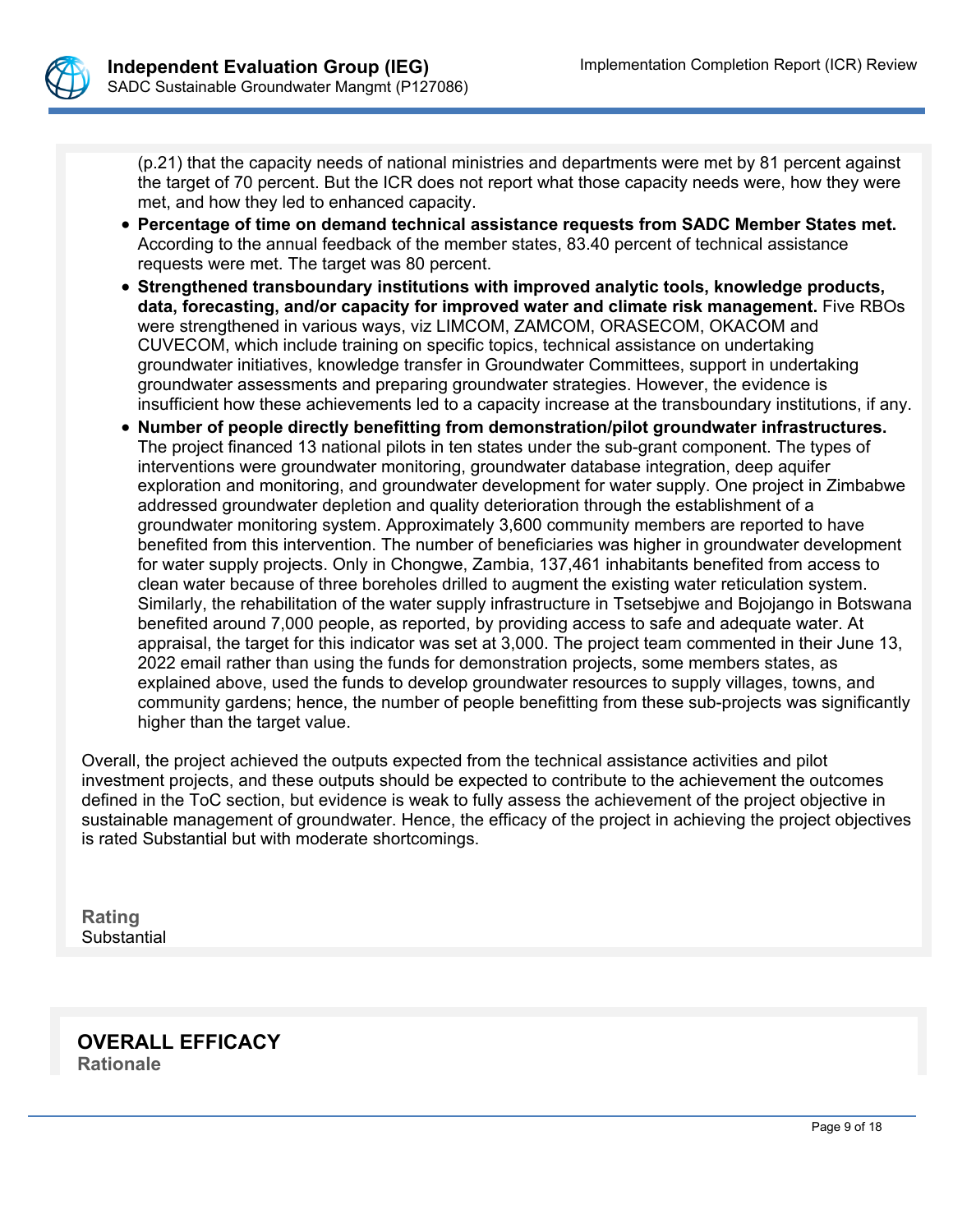

The project provided necessary tools to the GMI to function as a center in groundwater management and cooperation among the SADC countries. The project also supported the SADC member states in developing action plans and technical knowledge in groundwater management. However, implementation of pilot projects was limited to ten member states although all 16 were targeted. The sustainability aspect of the project objective was not sufficiently captured.

The overall efficacy of the project in achieving the project objective to support sustainable management of groundwater at national and transboundary levels across SADC member states is rated Substantial with moderate shortcomings.

**Overall Efficacy Rating**

Substantial

# **5. Efficiency**

# **Economic Analysis**

The project activities were mostly focused on technical assistance, research, international cooperation, capacity building, regulation and monitoring, and institution building. While the project, under Component D, was to support SADC member states in developing pilot infrastructure solutions to strengthen the management of groundwater for human and productive use, it was not found feasible at appraisal "to assess the exact value of … any small demonstration civil works under the project" because they were expected to have limited direct beneficial impact on people and economic activities (PAD, p.15 and ICR, p.43). Regarding the socio-economic value of groundwater in SADC, case studies were conducted on four aquifers, i.e., Namibia, South Africa, Botswana, and Tanzania, in 2011 as part of the previous SADC Groundwater and Drought Management Project. The PAD (p.15) states that the Usangu Alluvial Aquifer in Tanzania has a present value of around US\$735 million at a discount rate of 16 percent over 25 years, the socio-economic contributions stemming from irrigation, regulation of groundwater dependent ecosystems, fishing in reservoirs, hydropower generation and tourism.

Groundwater is a fundamental resource for socio-economic and environmental sustainability across the 16 SADC member states. At appraisal, groundwater was the primary source of water for 70 percent of the 250 million people living in the region. Availability of groundwater is critical for human wellbeing, livelihoods, food security, ecosystems, natural habitats, industries, and growing cities. Therefore, the project was deemed to be economically viable at appraisal.

An economic analysis was not attempted at project closing, neither for selected sub-projects no for technical assistance activities that could have clear measurable benefits such as improved efficiency and faster processing/time reduction in approvals, for example.

#### **Operational and Administrative Efficiency**

There were three task team leader changes without any adverse impact on project implementation, as reported. The project funds were fully disbursed. Project's financial aspects were efficiently managed by UFS through which the funds were channeled. However, procurement was adversely affected by the delays in hiring staff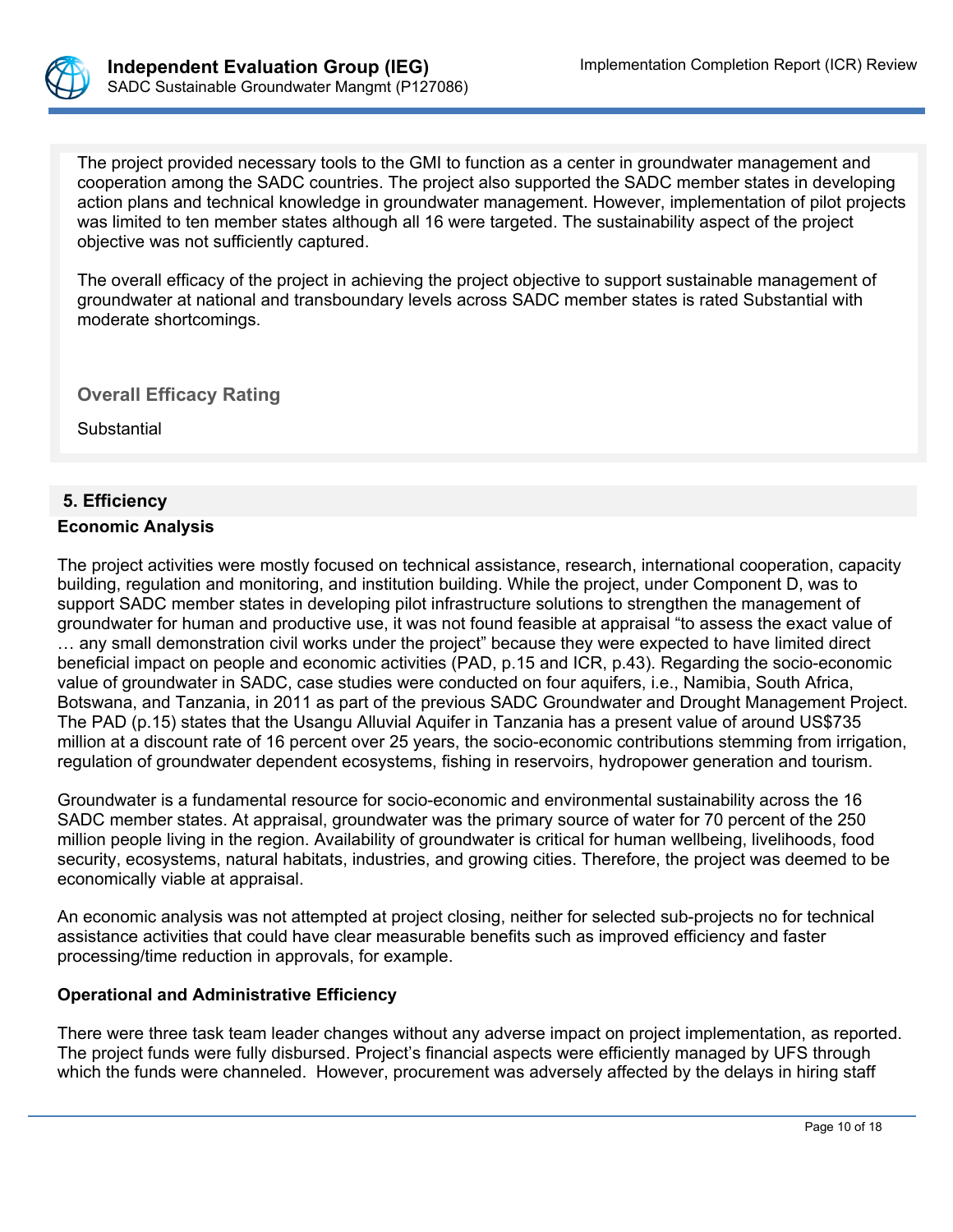

within GMI. A procurement specialist could only be appointed in December 2017 after which the Sub-Grant Manual was developed. Furthermore, project implementation was delayed by 24 months because of the slow progress of administrative processes for the establishment of the GMI as not-for-profit company hosted by UFS in South Africa. Limited implementation capacity within the SADC Secretariat and the UFS also contributed to the delays (ICR, p.13). As a result, project milestones could be achieved with delays. The onset of COVID-19 pandemic slowed down project implementation resulting in a further 6-month extension of project closing date.

Overall, while the project was deemed beneficial in terms of its contribution to the sustainable management of groundwater in SADC member states where it is a vital source of water for the population in the region, there were significant shortcomings in the administrative and operational efficiency of the project that delayed the achievement of the project milestones and resulted in the extension of the project closing date by almost two years. This is a significant delay considering that the project was a follow-on project to the SADC Groundwater and Drought Project that supported the SADC to start the formal establishment of GMI in South Africa. Therefore, the project's efficiency in achieving the project objective to support sustainable management of groundwater at national and transboundary levels across SADC member states is rated Modest.

# **Efficiency Rating**

## Modest

| <b>Rate Available?</b>                                                                                      | Point value (%) | *Coverage/Scope (%) |
|-------------------------------------------------------------------------------------------------------------|-----------------|---------------------|
| and the re-estimated value at evaluation:                                                                   |                 |                     |
| a. If available, enter the Economic Rate of Return (ERR) and/or Financial Rate of Return (FRR) at appraisal |                 |                     |

|                     | <b>Rate Available?</b> | Point value (%) | "Coverage/Scope (%)   |
|---------------------|------------------------|-----------------|-----------------------|
| Appraisal           |                        |                 | $\Box$ Not Applicable |
| <b>ICR Estimate</b> |                        |                 | $\Box$ Not Applicable |

\* Refers to percent of total project cost for which ERR/FRR was calculated.

# **6. Outcome**

The project objective was substantially relevant to the regional context and the World Bank's regional strategy for Africa where transboundary and national groundwater sources are vital for the well-being of around 250 million people, industrial production, and commercial activities. Hence, the relevance of project objective is rated Substantial. The project successfully supported the institutionalization and operationalization of GMI, contributed to some capacity strengthening at the transboundary and national levels, and financed pilot projects in groundwater management with minor shortcomings. However, there were gaps in evidence at the outcome level. Therefore, the project's efficacy in achieving the project objective to support sustainable management of groundwater in national and transboundary levels across SADC member states is rated Substantial with moderate shortcomings for insufficient evidence at the outcome level. Because of the significant delays during the first 24 months of project implementation, the project's efficiency in achieving the project objective is rated Modest. Overall, per the Bank guidance, the project's outcome is rated Moderately Satisfactory.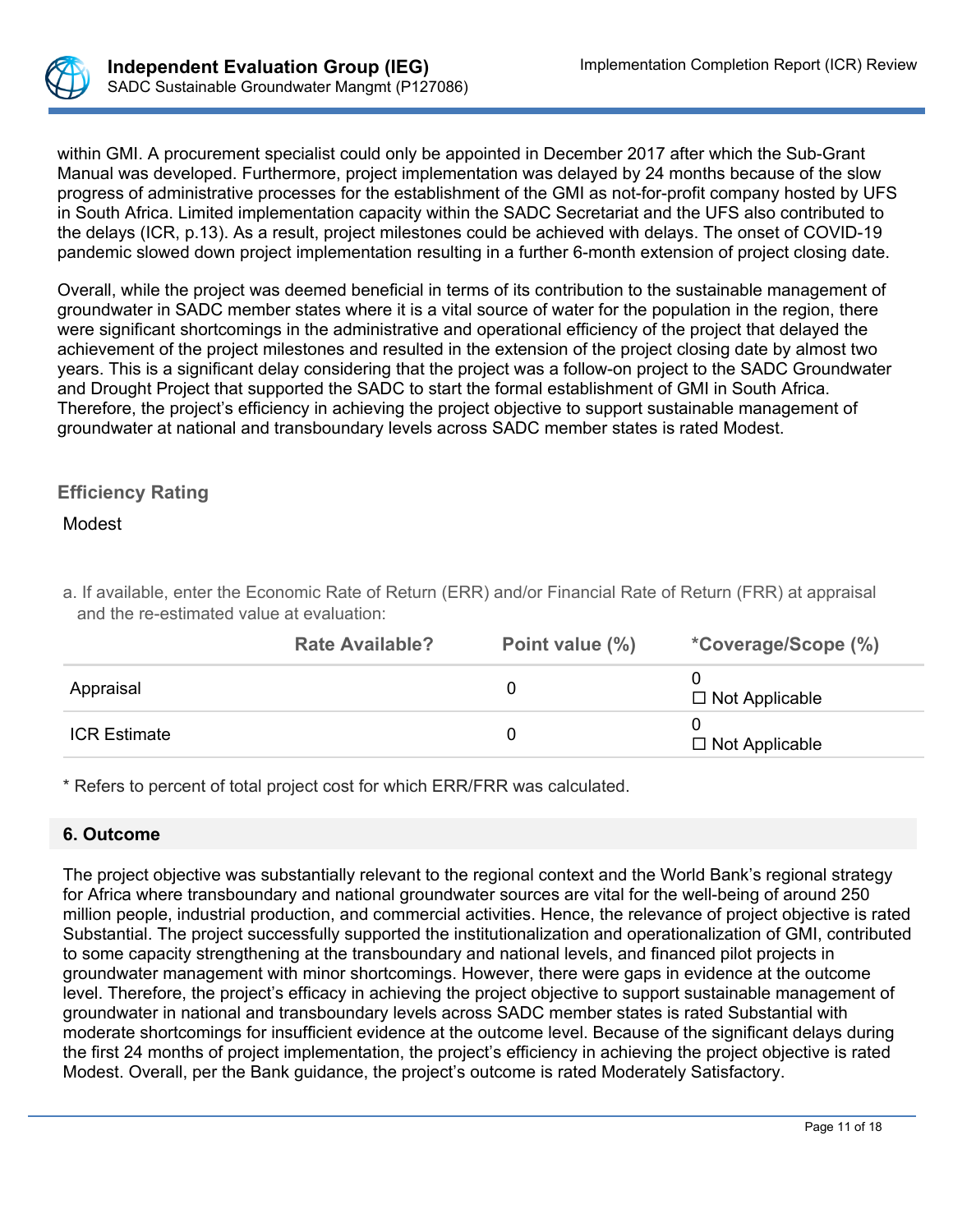

**a. Outcome Rating** Moderately Satisfactory

#### **7. Risk to Development Outcome**

**Insufficient funds could weaken GMI's interlocutor role in ensuring transboundary cooperation in groundwater management.** GMI has developed a Financial Sustainability Plan. This plan includes fundraising mechanisms, systems, and procedures (ICR, p.17). While the GMI is a fully operationalized institute, the long-term sustainability of its works depends on how well those fundraising channels would be utilized to secure sufficient funds for the institute. The World Bank continues to support the operationalization of the Financial Sustainability Plan through the Sustainable Groundwater Management for SADC Member States Phase 2.

**Varying levels of institutional capacity, lack of funding for water resources monitoring, water infrastructure maintenance and effective sector coordination mechanisms in SADC member states pose a moderate risk for the sustainable management of groundwater in the region.** The project supported institutional capacity building at both the transboundary and national levels. The SADC member states started implementing policies and strategic plans related to water resources management and development. GMI will play a pivotal role in the development, implementation, and coordination of plans at the national level. But the success of the regionwide sustainable groundwater management will depend on how well member states will be able to address the risks stemming from insufficient institutional capacity and lack of funding (PAD of the Financial Sustainability Plan through the Sustainable Groundwater Management for SADC Member States Phase 2, pp.29-30).

#### **8. Assessment of Bank Performance**

#### **a. Quality-at-Entry**

At project entry, the goal to foster cooperation and mutual benefit from shared water among its member states was of high strategic importance for SADC, since 250 million people living in southern Africa heavily depended on groundwater and transboundary aquifers (PAD, pp.2-3). The project design benefited from the experience gained and lessons learned during the implementation of the SADC Groundwater and Drought Management Project between 2005 and 2011. The project's approach to support the sustainable management of groundwater across SADC member states through technical assistance activities with the aim to operationalize the GMI, strengthen institutional capacity at national level, and demonstrate pilot groundwater investment projects was appropriate. Limited environmental impact expected from the implementation of pilot investments was adequately addressed and the requirements of the Projects in International Waterways safeguard policy were satisfied. Project-related risks were identified, and mitigation measures were listed. However, the risk that the GMI might be slow to operationalize and rapidly meet the role of an interlocutor of groundwater issues in the region and implement the project was not adequately identified. The project was not fully ready for implementation.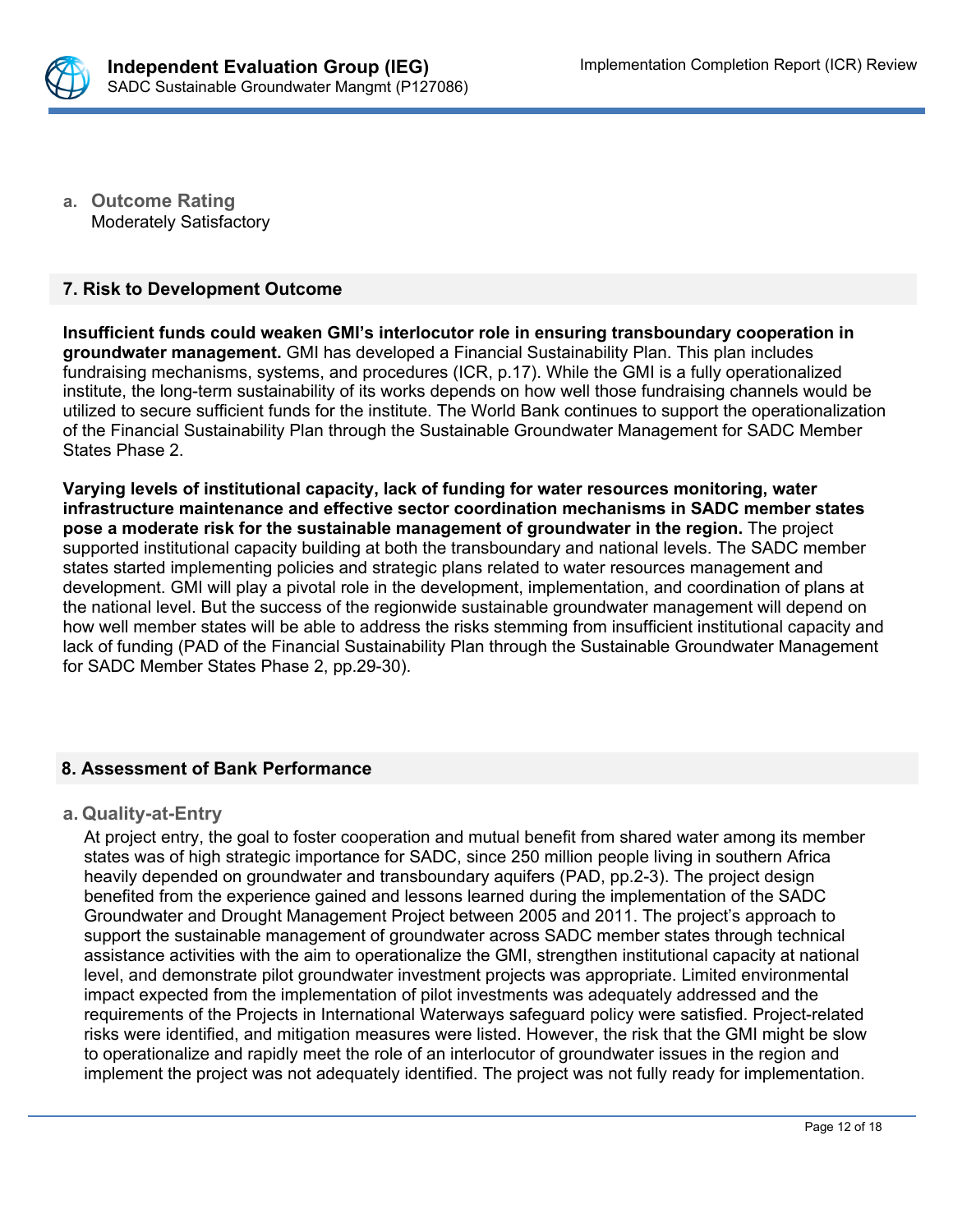

The efforts made by the SADC Secretariat, the University of the Free State (UFS, the hosting agency of GMI) and the World Bank during project preparation were insufficient to consolidate the readiness of GMI so that it could take project implementation responsibilities quickly. Administrative delays in establishing GMI and the limited implementation capacity within SADC and UFS delayed project's actual start by 24 months (PAD, p.12). The monitoring and evaluation (M&E) arrangements was overall sufficient to measure the project's outputs and outcomes, but there was a shortcoming in the Results Framework in capturing the sustainability aspect of the project objective.

Overall, because of the moderate shortcomings in project preparedness and shortcomings in the M&E design, the Quality at Entry is rated Moderately Satisfactory.

**Quality-at-Entry Rating** Moderately Satisfactory

## **b.Quality of supervision**

Formal supervision missions were held twice a year. The project team was based in the region and frequently contacted the project implementation entities. There were three task team leader changes during project's seven-year implementation period, but according to the ICR (p.13) these changes were smooth. The project team's supervision of financial management and safeguards aspects of the project was sufficient. The project team supported GMI to address delays in procurement through advanced recruitment of procurement staff and establishment of management systems (ICR, p.15). The performance reporting in the Implementation Status and Result Reports (ISR) and Aide Memoires was candid and adequate, as reported by the ICR. However, while the significant delays and lack of progress in the first 24 months of project implementation were documented, they were not adequately reflected in the ISR ratings (ICR, p.13). The project was restructured in February 2019, five months before the original closing date in June 2019. The shortcomings in the M&E design were not addressed to adequately capture the outcomes of technical assistance and investment activities, and the sustainability aspect of the project objective.

**Quality of Supervision Rating**  Moderately Satisfactory

**Overall Bank Performance Rating** Moderately Satisfactory

# **9. M&E Design, Implementation, & Utilization**

#### **a. M&E Design**

The project objective was clearly specified. The theory of change was clearly presented in the ICR The indicators were sufficient to capture the outputs related to the development and operationalization of GMI and the delivery of trainings and production of studies and guidelines for national institutions in charge of groundwater management. However, the results framework had significant shortcomings in capturing the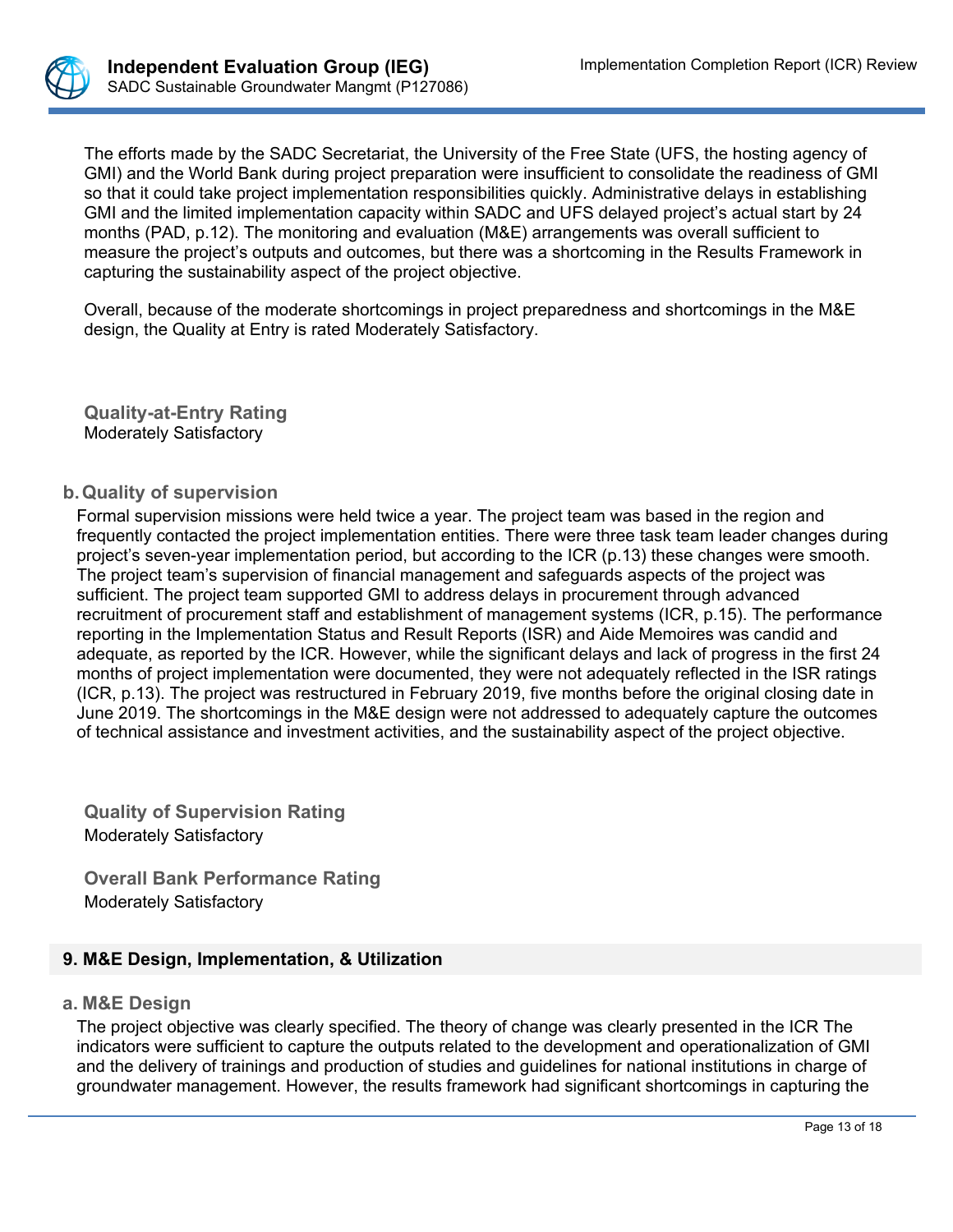

outcomes of the technical assistance activities in achieving institutional and technical strengthening at the transboundary and national levels that were to be expected to lead to sustainable management of groundwater. The sustainability of groundwater management was not directly captured by the results framework. The large number of intermediate results indicators were overly sufficient to capture the project's activities and outputs. They were specific, measurable, achievable, and relevant. Because most of the activities were technical assistance activities, baselines were either "zero" or "no." Targets were available for every indicator. M&E data were to be collected from progress reports and surveys. GMI was to be responsible for M&E, but this was delayed because of the delays in hiring staff by GMI.

#### **b. M&E Implementation**

The indicators in the results framework were adequately measured and reported, but they were mostly at the output level. The shortcomings in the results framework in capturing the project's outcomes and the sustainability of the groundwater management were not addressed during project implementation. An M&E specialist within GMI was responsible for collecting M&E data and reporting the findings. Based on M&E data, GMI reported progress in project activities and achievement of outputs. There were no major revisions to the indicators during project implementation. The ICR reports that the indicator "Running of a fully integrated data management system: stores, connects, collects and makes available information from groundwater initiatives and data sources" was deleted at the first project restructuring in February 2019 and will be implemented in the second phase of the project, but the restructuring papers do not include any information related to that. The project team confirmed in their email dated June 13, 2022 that "[t]he indicator was deleted and has been picked up in the new phase 2 project." At the first restructuring, the number of transboundary institutions to be strengthened was decreased from seven to five, and the number of policy notes from 20 to 10.

#### **c. M&E Utilization**

The M&E findings were communicated to project's stakeholders and used to steer project's course through two restructurings and allocation of resources to achieve project outputs and outcomes. The M&E data are insufficiently used to provide evidence of achievement of outcomes such as the sustainability aspect of the project objective. The M&E data and findings influenced the subsequent Sustainable Groundwater Management in SADC Member States Project – Phase 2 (P175355).

Overall, the M&E system as designed and implemented was sufficient to assess the progress at the output level, however there was a shortcoming in the Results Framework in fully capturing the sustainability aspect of the project objective.

**M&E Quality Rating** Modest

#### **10. Other Issues**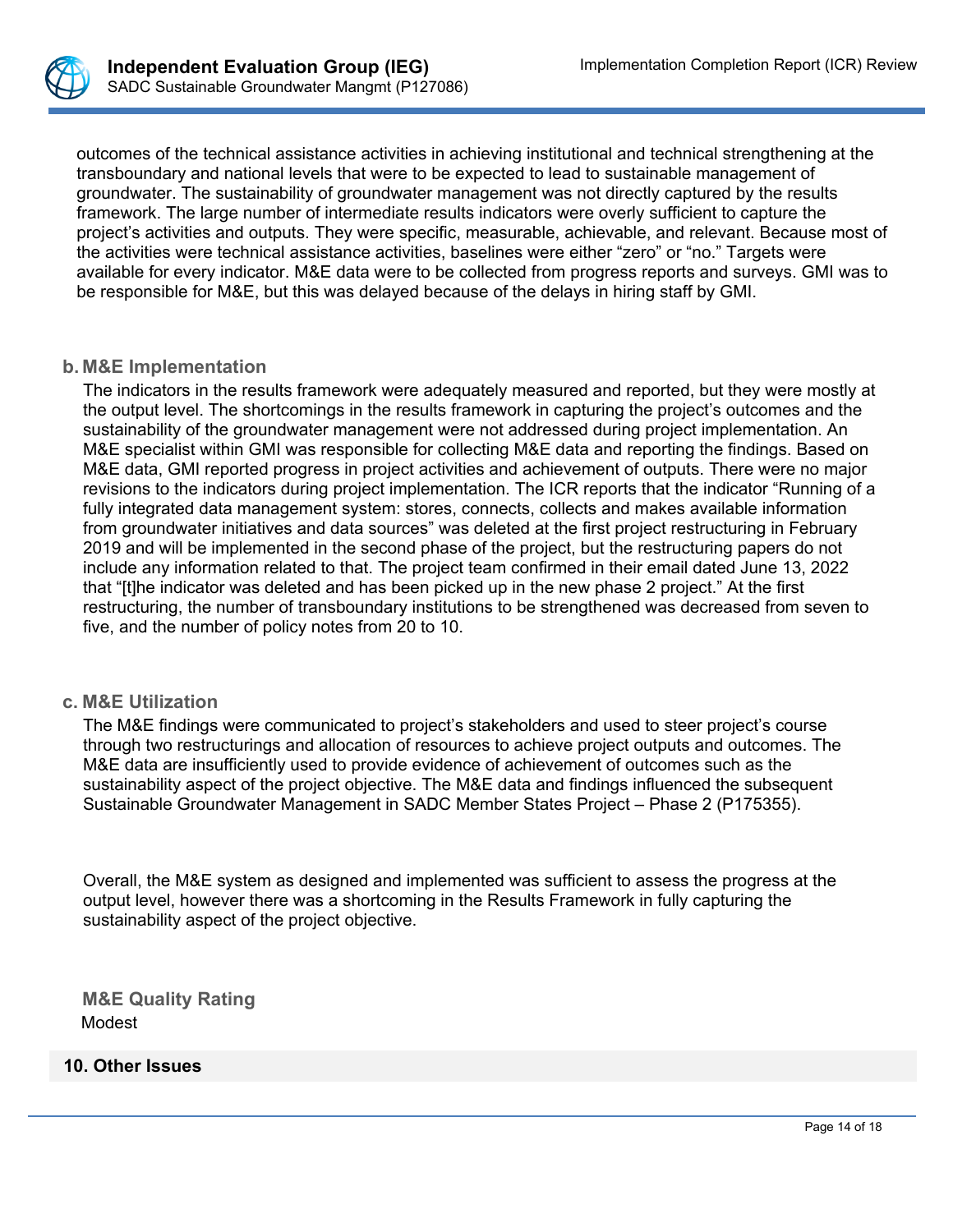

## **a. Safeguards**

The project was classified as Category B under Environmental Assessment (OP/BP 4.01) and triggered the Physical Cultural Heritage (OP/BP 4.11), the Involuntary Settlement (OP/BP 4.12), and the Projects in International Waterways (OP/BP 7.50) safeguard policies.

**Environmental Assessment (OP/BP 4.01):** The project was classified as Category B because of the expected limited environmental impact of the pilot 15 or less sub-projects to be financed by the project, such as managed aquifer recharge (e.g., small water retention structures such as sand dams, river bank infiltration, and infiltration ponds), pollution control, well drilling and exploration practices, groundwater monitoring stations, operation and management of groundwater wells, and aquifer stations (PAD, 18). A simplified Environmental Management Framework (EMF) and an Environmental Management Plan (EMP) were prepared and disclosed on the Bank's InfoShop and in the member countries. The project benefited from the safeguards experience gained during the implementation of pilot-schemes of the previous SADC Groundwater and Drought Management Project (PAD, p.18).

During implementation, site-specific EMPs were prepared. An environmental consulting firm was hired for monitoring and reporting on the implementation of the EMPs in all SADC member states. The ICR (p.15) states the project remained fully compliant with this safeguard policy.

Instead of a project-wide grievance mechanism, each sub-project had a separate grievance mechanism. The project recorded one grievance in Zimbabwe and another in Botswana. These grievances led to the adjustment of site-specific designs and were closed after the approval of the respective communities (ICR, p.15).

**Involuntary Settlement (OP/BP 4.12):** The project triggered this policy because of the possibility that pilot project activities might affect some persons. A Resettlement Policy Framework (RFP) was prepared and disclosed on the Bank's InfoShop and the SADC member states. During project implementation, the pilot projects did not affect any persons.

**Projects in International Waterways (OP/BP 7.50):** The project triggered this policy because of "the planned investments relating to diagnostics of select transboundary aquifers within the SADC region" (PAD, p.18). Some pilot projects were also expected to take place over transboundary aquifers within SADC member states. The riparian notification process was deemed satisfied because all riparian SADC member states were project beneficiaries and involved in project preparation through the Project Steering Committee. Because of the GEF requirement, 13 member states had already submitted GEF Endorsement letters acknowledging awareness of the key design elements and components of the project (PAD, p.19).

The ICR does not provide information about the implementation of the Physical Cultural Heritage (OP/BP 4.11). In the email dated June 13, 2022, the project team commented that "None of the sub-projects under the Phase 1 project triggered OP 4.11 Physical Cultural Heritage due to the small scale of the interventions and due to the screening checklist not mentioning any likely known cultural heritage significance in the subproject footprints."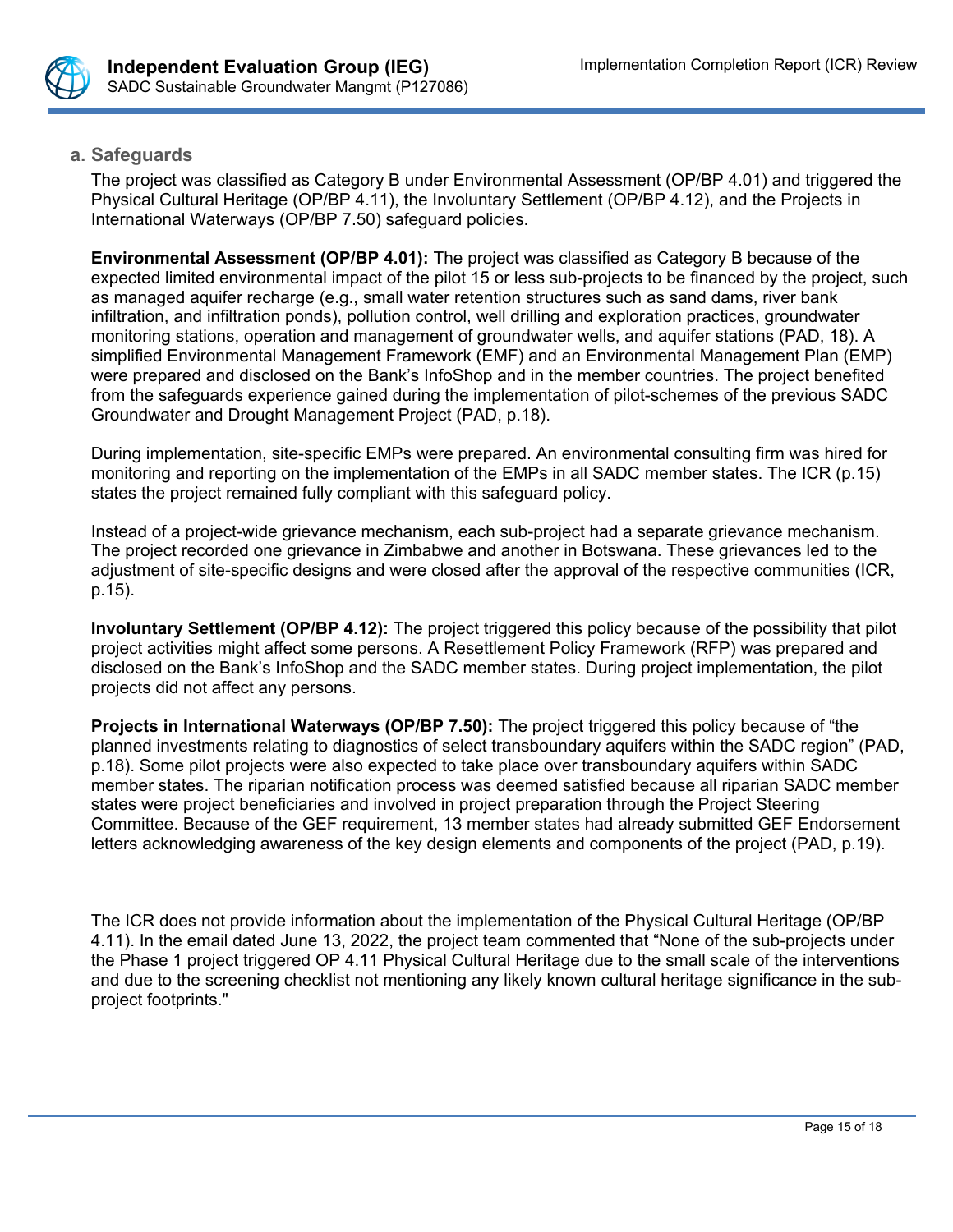

# **b. Fiduciary Compliance**

## **Financial Management**

Project's quarterly interim financial reports and annual financial statements submitted to the Bank by University of Free State were acceptable. These reports were acceptable to the World Bank. Audit reports were unqualified. The UFS was assessed to have the financial management capacity with an overall risk rating of low. Flow-of-funds arrangements were adequate. Funds were channeled through UFS, and payments were made from the designated account directly to the providers of goods, works, and services. No issues of corruption or misuse of funds associated with the project are reported in the ICR. All project funds were accounted for at the time of project evaluation. Project's financial management performance was rated Satisfactory through to project closing.

#### **Procurement**

Procurement was delayed because of the delays in hiring staff within the GMI. A procurement specialist could only be appointed in December 2017, after which the Sub-Grant Manual was prepared, and procurement improved. Overall, procurement was conducted according to the relevant World Bank procurement guidelines.

# **c. Unintended impacts (Positive or Negative)** None.

**d. Other**

None.

# **11. Ratings**

| <b>Ratings</b>          | <b>ICR</b>   | <b>IEG</b>                     | <b>Reason for</b><br><b>Disagreements/Comment</b>                                                                                                                                           |
|-------------------------|--------------|--------------------------------|---------------------------------------------------------------------------------------------------------------------------------------------------------------------------------------------|
| Outcome                 | Satisfactory | <b>Moderately Satisfactory</b> | IEG concurs with the ICR's<br>modest rating for Efficiency. IEG<br>assesses the Efficacy as<br>substantial with moderate<br>shortcomings for insufficient<br>evidence at the outcome level. |
| <b>Bank Performance</b> | Satisfactory | <b>Moderately Satisfactory</b> | There were moderate<br>shortcomings both in Quality at<br>Entry and Supervision.                                                                                                            |
| Quality of M&E          | Substantial  | Modest                         | Weaknesses in M&E design that<br>were not addressed.                                                                                                                                        |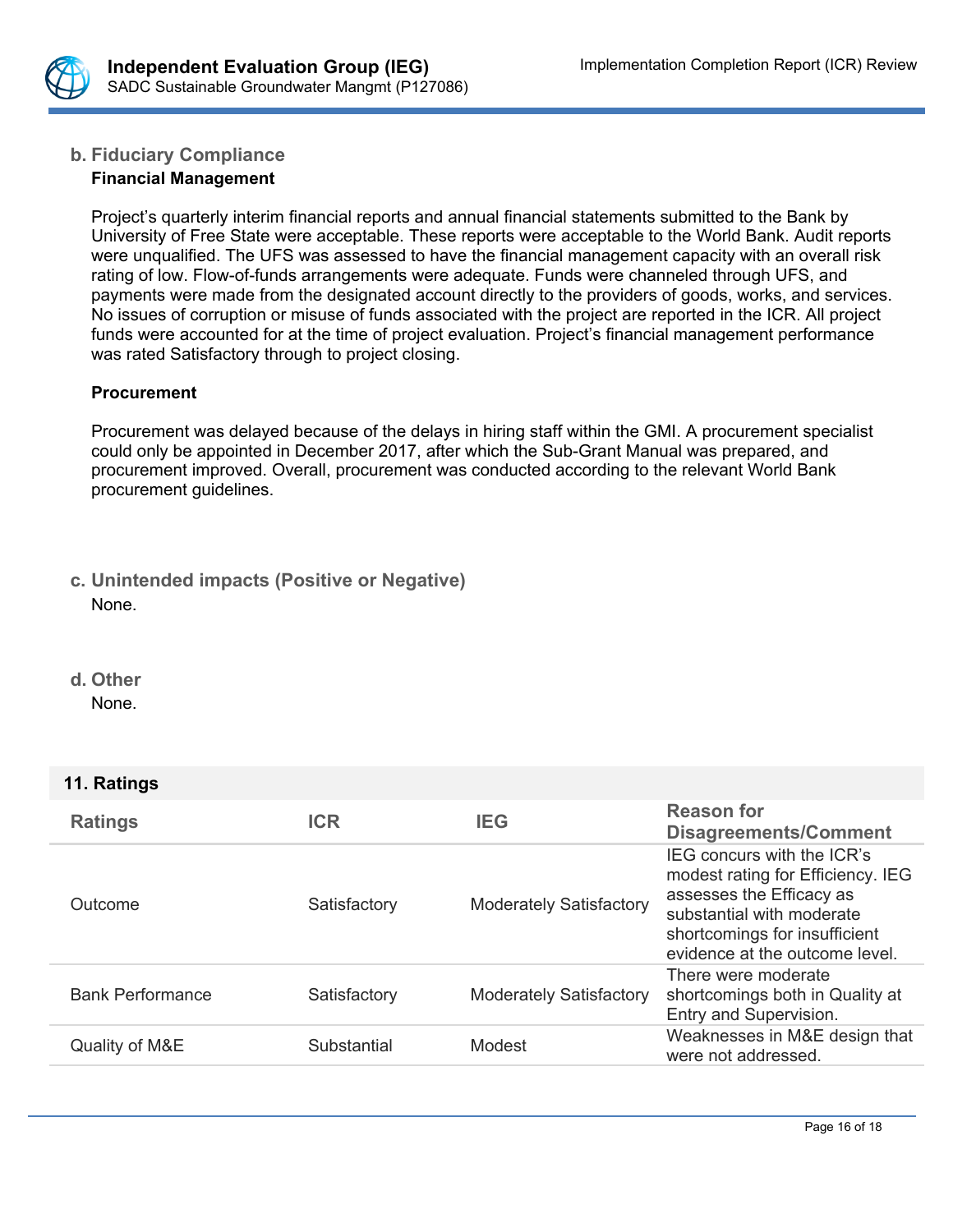

Quality of ICR **---** All and Development and Development and Modest

#### **12. Lessons**

Two lessons are taken from the ICR with modification of language.

**Dependence of transboundary organizations on their own financial basis can adversely affect the sustainability of their institutional capacity and operations because of lack of sufficient funds.** According to the agreement establishing GMI, member states will not finance the institution. GMI has to build its own long-term financial basis to finance its operations and maintain institutional capacity. During project implementation, the institute successfully generated income from project management fees and training events and conferences, but it relied on grants to cover more than 80 percent of its costs. Since sourcing grants is not a feasible option for long-term financing, the institute's operations and institutional capacity can be adversely affected if mechanisms for a strong and financially sustainable institution are not fully developed and operationalized.

**Complex institutional set-up and administrative processes to establish a new entity that has a central role in project implementation can result in significant delays.** The GMI was to be established as a not-for profit company according to South Africa laws and act as project implementation entity, as well, which was a complex set up. The involvement of 16 SADC member states, which was not avoidable, and the placement of the GMI within the University of Free State further complicated the establishment of the institute. Such complications resulted in a delay of 24 months in early stages of project implementation. This led to a project restructuring and extension of project closing date.

#### **13. Assessment Recommended?**

No

#### **14. Comments on Quality of ICR**

The ICR provides a comprehensive overview of the project. The ICR, including its annexes (especially Annex 1. Results Framework and Key Outputs), does not present a sufficient evidence base to support the achievements of outcomes. While the report tries to focus on what occurred as a result of the project, and the Theory of Change is adequately presented in the ICR, all the indicators and plausible outcomes are not reported. There is a logical linking and integration of the various parts of the report, but it is not sufficiently outcome oriented. The report follows majority of the guidelines. However, the Outcome is erroneously rated as Satisfactory rather than Moderately Satisfactory because the ratings for Relevance of Objectives, Efficacy, and Efficiency were High, Substantial, and Modest, respectively, and a Modest rating for Efficiency results in a Moderately Satisfactory rating for Outcome. The ICR does not provide information about the implementation of the Physical Cultural Heritage (OP/BP 4.11). The ICR did not attempt a cost-benefit analysis of selected sub-projects or technical assistance activities that could have clear measurable benefits. The sections on Quality of Supervision, Procurement, and M&E could have benefited from a more detailed discussion in line with the guidelines. The